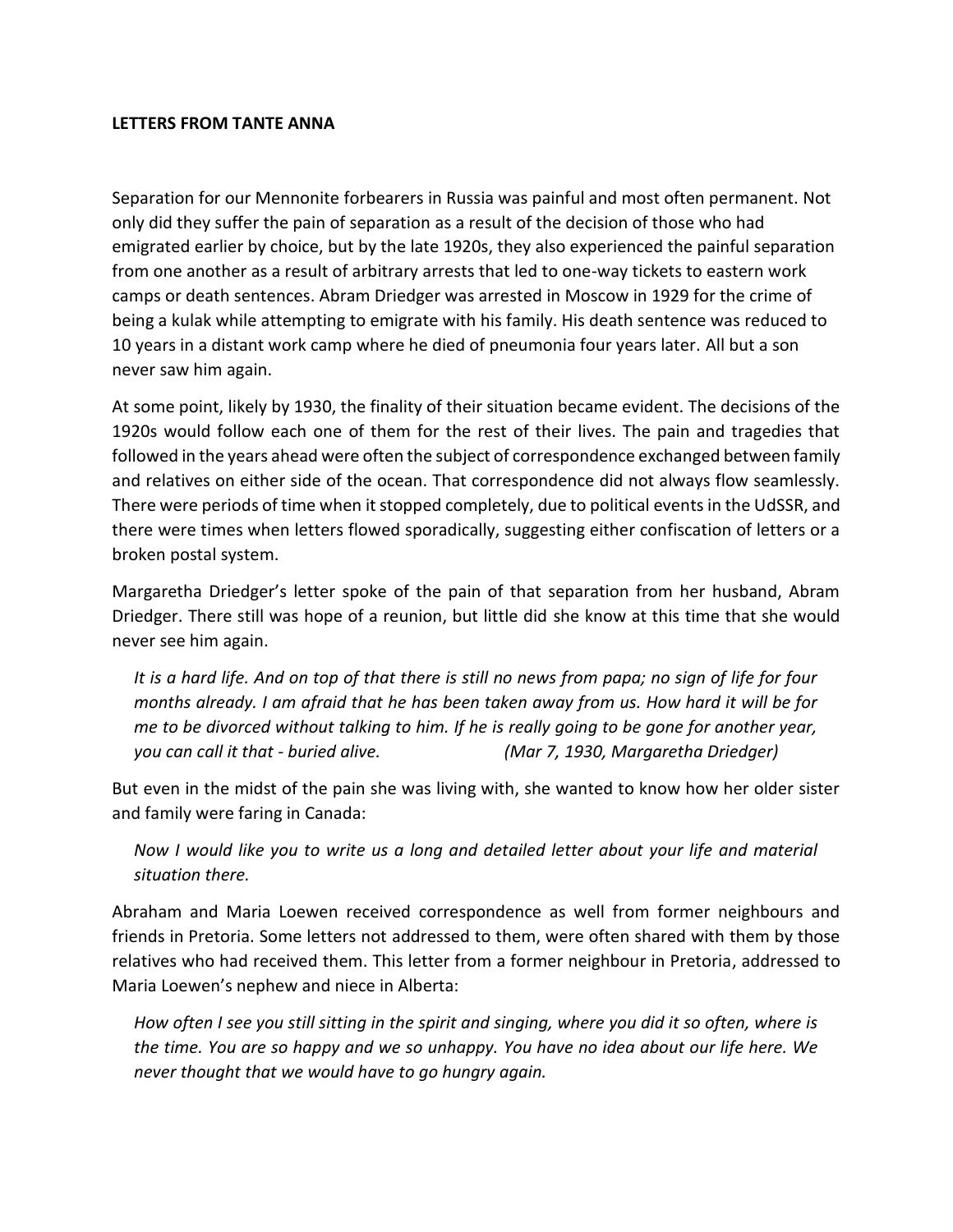*We wanted to be satisfied, but first no flour, no meat, no milk, and no lard, only the green soup; hungry all day and nothing to eat, as one feels like it.* 

*Why did we have to stay behind, it was destined for us, such a hard life. Greetings to Greta and Peter. Greta, you can't imagine how often I see you in my mind. I sang the song to you. You are gone, that was always so precious to me, yes, everything is gone. When we got the package, we drank tea and thought of you, how good you are. Goodbye, Ade. Your suffering neighbor. (Daniel & Justina Loewen, October 10, 1933)*

The separation was not only physical, but for those languishing in the Soviet Union, it also often included separation from news of their own families and friends in the UdSSR. Even though they were not always separated by great distances, they might just as well have been separated by an ocean. Isaak Loewen, an elected minister in Orenburg (Deyevka) in correspondence with his brother Abraham, in Canada, discusses the fate of their siblings, Martin (Loewen), Helena (Funk), and Margaretha (Hildebrandt):

*Martin Regier* (nephew) *died far away. Where did our brother Martin die and where is his family? I already asked in the previous letter. Do you also know something about Johann Funks? Heinrich Hildebrandts are both supposed to be dead. (Isaak Loewen, April 9, 1933)*

The pain of separation appears to have waned more for some than for others, or perhaps, some simply had too many pressing, daily circumstances to focus on, or families whose attention was needed more. Perhaps it was a coping mechanism - focusing less on what might have been and instead, on the reality of their daily situation. The pain of separation did not appear to wane for Maria's sister, Anna. She craved communication with her Canadian family.

*It is Sunday afternoon, and so I want to visit you by letter, because my thoughts are only daily with all relatives, especially with you, who have already sent me so much help.* 

*How I would love to be with you; surely a small place would be available for me. How is your harvest, and how are you doing? Are your children still all at home? How is Lena and Sawatzkys and the Peters? Please give my greetings to everyone, also Abram Eitzens. Are they already on their own land? Would love to drop in on everyone.* 

*(Anna Eitzen Bergen, October 15, 1934)*

*Since I have waited in vain for a letter from you, I want to write again. Maybe the letter has been lost again and you will get it. I love to read letters and get almost none. It always takes too long for you to write. I feel very abandoned. Did you receive my letter from June? Have always received what you have sent so far, say thank you very much for it. Do you live close together with Dycks, and does Maria often come home? How are Peters' children and Sawatzky's and Abram Eitzen doing? Is your farm already right? I would like to take a look at you.* (Anna Eitzen Bergen, August 25, 1935)